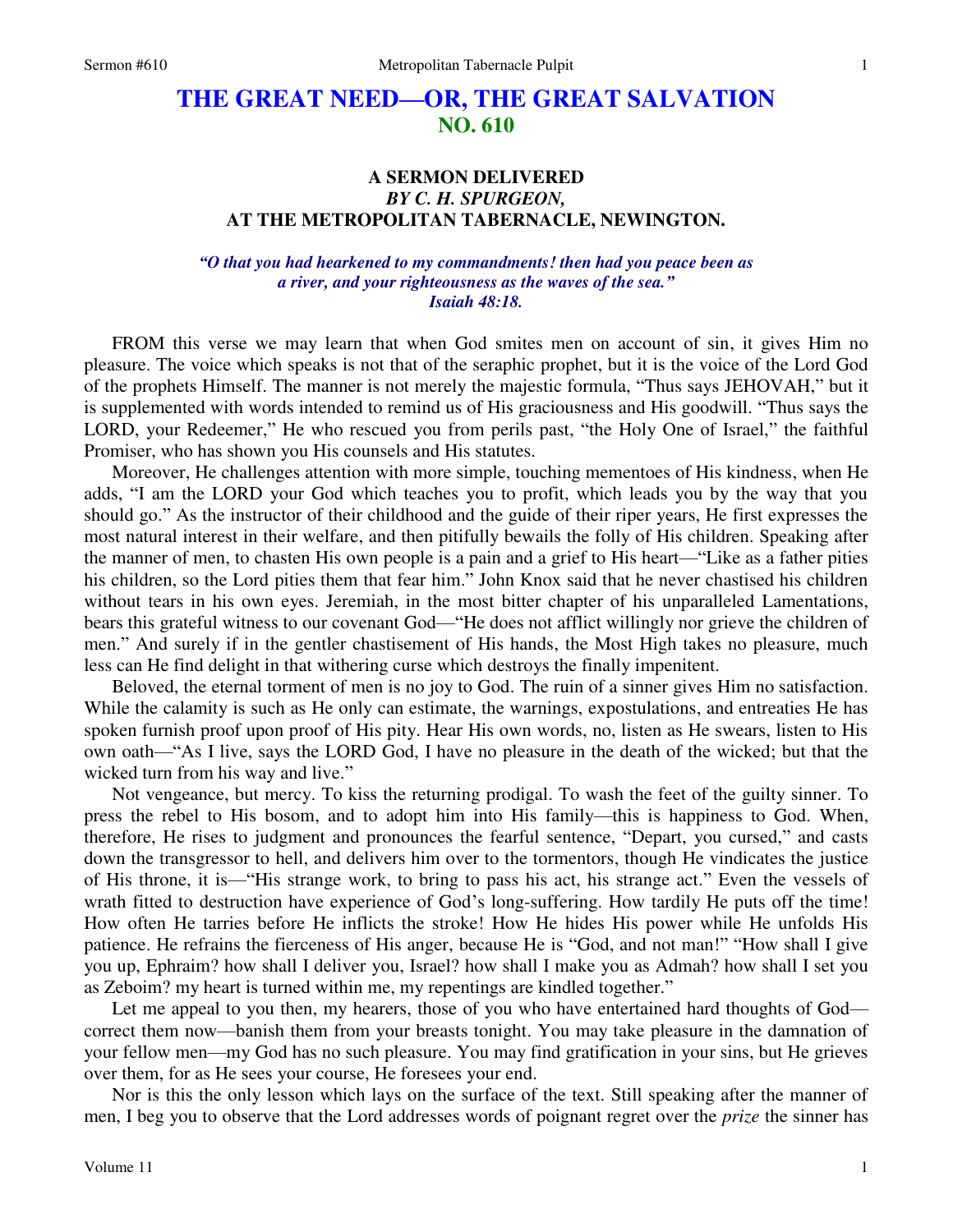lost, as well as the *penalty* he has incurred. So did Jesus Christ look upon Jerusalem. Musing on the desolation to which she should shortly come, He reflected on the preservation in which she might have safely stood. Just as little chickens cluster under the hen's wings, nestling there in genial warmth and peaceful security, so might Israel have found prosperity in her own borders, and protection against foreign invaders under the shadow of the wings of the Lord God Almighty.

You remember how He burst into tears? Can you ever forget that cry of His, "O Jerusalem, Jerusalem, you that kill the prophets, and stone them which are sent unto you, how often would I have gathered your children together, even as a hen gathers her chickens under her wings, and you would not!" Such, too, are the words of my text—words which I pray God may rouse your thoughts, and be graven deeply on your hearts. God looks upon the *"peace"* you might enjoy, and the *"righteousness"* that would enrich you, did you hearken to His commandments, and obey His great mandate, "Believe and live." He sees *you* afar off from peace. He beholds what you cannot yet discern—the clouds gathering around your head. It may be you feel in a dead calm. He utters this pathetic exclamation, "O that you had hearkened to my commandments! then had your peace been like a river, and your righteousness as the waves of the sea."

 Sinner! The eternal God weeps over you while you are utterly careless about yourself. The infinite heart of my divine Master yearns over you. The voice which has often reproved you, now mourns your hapless state in plaintive tones. I think I hear the chords of His heart in notes of pity, far exceeding all that prophets, apostles, and ministers could ever utter. "O that that sinner would believe in Jesus! O that he would give Me his heart! O that he would be obedient to My Word! Then his peace should flow in purity and fertility like a river, and then his righteousness should roll in boundless plenty, and multiply its grand impressive witness like the waves of the sea."

 And now, instead of giving you the order of my sermon, let me speak straight on. How great is the grace which the sinner despises! He cannot tell the loss he suffers. And what sweet figures these are by which God has been pleased to set that grace forth! Gladly would I woo you by their charms, but oh! how terrible the consequences of neglect. May God enable me to sound the warning faithfully in your ears this night.

*What loss do you think is that which God bewails on your account?* It is not for you, O sinner, to understand, or to appreciate such blessings as you have never known or possessed. We strive in vain to describe the blessing of sight to him who was born blind, or the sweetness of melody to the deaf. "Peace like a river," and "righteousness like the waves of the sea," are not within the limits of your comprehension.

Be it so, then. There is a need which you unconsciously suffer. You are a stranger to peace. "There is no peace, says my God, to the wicked." David Hume used to say that Christians were melancholy people. But that was a happy retort, in which somebody observed, "David Hume's opinion is not worth much, for he never saw many Christians. And when he did see any, there was enough to make them miserable in the sight of David Hume."

The true Christian has a peace which is totally unknown to any other man. Yea, he has, "the peace of God which passes all understanding." There are indeed two kinds of peace into the secret satisfaction of which no unconverted person can enter—peace with God, and peace in the heart. Yet both of these are the inalienable right of the believer. For the peace which our Lord Jesus Christ made by the blood of His cross has sealed his acceptance with the Father. And the peace which is produced in his conscience as the fruit of the Spirit calms the troubled passions of his breast.

*He enjoys peace with God.* Happy soul! He says of the Lord, "He is my refuge and my fortress: my God; in him will I trust." The terrors of the Lord do not make him afraid. When he walks in the midst of God's works, this is his joy—

*"My Father made them all."*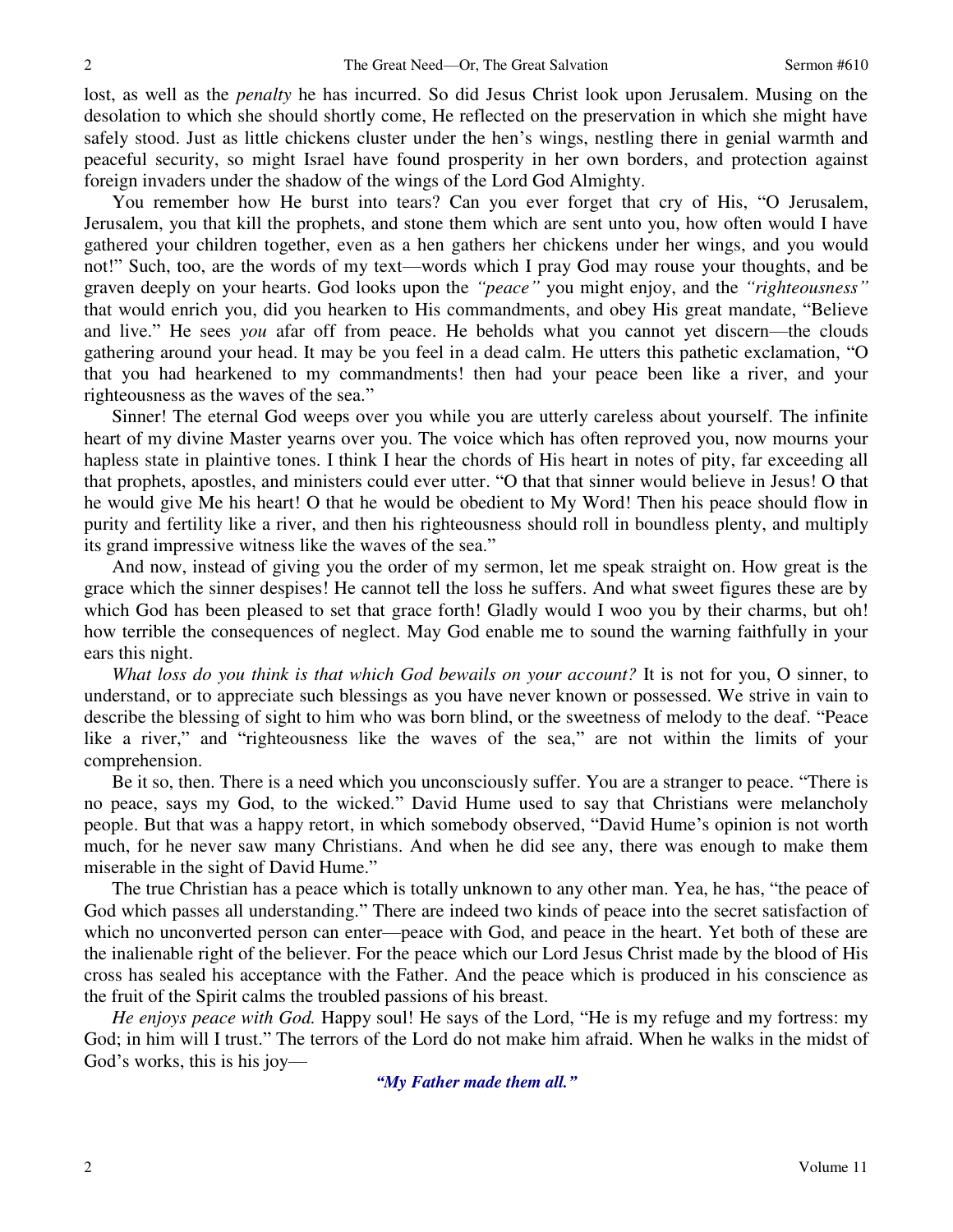When he is on the deep and hoary sea, he says, "The deep is in the hollow of my Father's hand, and were I to sink beneath its surging billows, I could only drop on to His bare arm." When the thunder is abroad, and the lightning flashes dart across the jet-black sky, he trembles not, his lips do not grow pale, nor is his face all blanched with fear. They are but his Father's servants that do His pleasure, why should he be alarmed? Let sickness of body, or sorrow of mind, or any providence, however calamitous come upon him, he bears it all with an equanimity which faith alone can beget, because God has done it.

 He has perfect peace with God which the tribulations of the world cannot disturb. Between my soul and my God, if I am a believer, there is no breach. No, there is friendship, love, union. The bonds which bind me to Him are the bonds of His own immutability, and His covenant love. This peace of God must transcend the strife of the elements which surround me, for

### *"The hand that may ruffle the evening's calm, Bears Calvary's print on its bleeding palm."*

So, too, the Christian is at peace with himself. Self is an ugly enemy for a sinner to encounter. It is written in the Bible, "And David's heart smote him." Conscience strikes hard blows. A good conscience has a keen edge, and severely cuts those who tamper with it. Bad men are sometimes afraid of evil spirits. We have heard of people shutting their doors to keep the devil out of their houses. But as long as the thing called "Conscience" dwells in their breast, they will never be able to shut out a troublesome spirit. He carries a demon with him who has an unsatisfied conscience.

Tell me not of the howling of the wolf, when, in the depths of winter—meager, gaunt and grim—it gets a smell of blood, and speeds on in its ravenous career—conscience is infinitely more insatiable. The deep baying of the hounds of conscience is more terrible to a man than any sound except the voice of God. But the Christian is not afraid of himself. He can sit with himself in the hours of midnight, walk with himself in the lonely road, and talk with himself in the still calm of his meditations. God has enabled him to shake hands with his conscience, and they have become the best of friends.

> *"Oh, lost to virtue, lost to manly thought, Lost to the noble sallies of the soul, Who think it solitude to be alone. Our reason, guardian angel, and our God, Then nearest these when others most remote, And soon all shall be remote but these."*

This is a peace which no man can attain unto except the man who hearkens to the commandment, "Believe in the Lord Jesus Christ." But if you hearken to that commandment and believe in the Son of God, you shall have peace and that peace shall be like a river.

The metaphor is full of beauty and not lacking in instructiveness either, by which peace is compared to a river. What does this mean? I think it may suggest several things. Peace, like a river, for *continuance*. Look at it, rising as a little brook among the shingles of that green hill, it comes dashing down a rugged waterfall. It flows along that valley yonder, where the red deer wanders, and where the child loves to play. It turns the village mill. Listen to its babblings as it flows onward, sometimes leaping down the wheel, and at other times flinging carelessly its strength to the winds.

Now it becomes broad and deep, and many a large and heavy craft floats upon it. Then it swells its bosom—bridges with noble arches span it, and it becomes an estuary, like a great arm of the sea, and pours its torrents into old father Ocean. It continues. It is not a thing of today which is gone tomorrow, but it proclaims its own constancy.

> *"Men may come, and men may go, But I flow on forever."*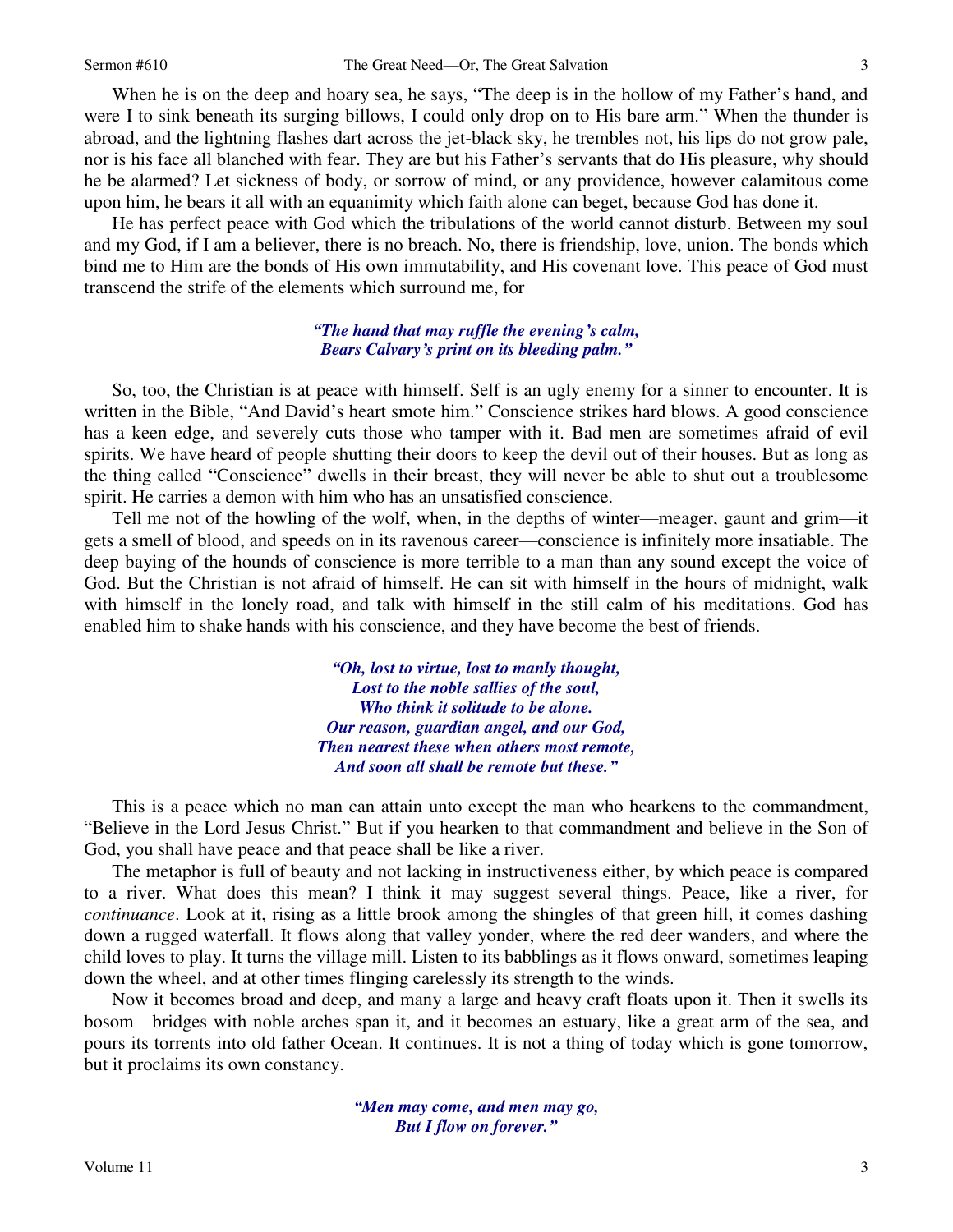Forever, throughout all generations the river speeds to its destined place. Such is the peace of the Christian. He is always at peace. He has not peace like a swollen torrent which is dried up under some hot sun of adversity, but his peace is with him at all times. Do you inquire for the Thames? You shall find it flowing in its own bed in the thick black night, as well as in the clear bright day. You shall discover the Thames when it mirrors the stars, or sends back the sheen of the moon, as well as when multitudes of eyes gaze upon it at midday. You shall see the Thames in the hour of tempest by the lightning's flash, as well as in the day of calm when the sun shines brightly on it. Ever it is there.

And such is the Christian's peace. Come night, come day, come sickness, come health, come what will, this peace which passes all understanding will keep the Christian's heart and mind, through Jesus Christ. Like a river it always flows on—no matter what the scenery on its banks, it does not stop. Here is a hill, and there a dale, here the dry and thirsty sand, and there, again, the fat and laughing fields, but the river is still the same.

And so with the Christian. Today he abounds—tomorrow he is empty. One day he walks with manly stride, erect in health—another day he pines and tosses upon the bed of pain. Today men praise him, and every man extols him in song. Tomorrow he is the butt of ridicule, and the subject of caricature. pointed at in the streets, and despised. Today he lives. Tomorrow he dies. But his peace is still the same. Like a river, no matter what the banks which overlook it, or what the weather which overcasts it, still it is the same. Such is the deep calm which pervades the Christian's spirit. It is a continual thing, a peace with which the world endow, a peace of which the world cannot deprive, but a peace still unto which the Christian is called, and it abides with him evermore. Since the day I learned to wear in my buttonhole the Heart's-ease plucked from God's garden, my soul can laugh all men to scorn who find comfort elsewhere.

And this peace is "peace like a river" for *freshness*, too. The water which runs down the Thames, say at Maidenhead, never was there before. It is fresh water, fresh from the hills today, and tomorrow it is the same, and the same the next day—always fresh supplies from the heart of old England to keep her glorious river swelling and abounding.

Now the peace which a Christian has is always fresh, always receiving fresh supplies. We found peace at first through the precious blood of Christ. We have sinned since then, but we have gone anew to the fountain, and have washed again and again. We have had doubts and fears. These at first were dispersed by a sight of Christ—we have fresh views of our glorious Savior and His completed work, and so the river goes on receiving fresh supplies.

The Spirit of God was our Comforter ten years ago. Ah! grey-headed man, he was *your* Comforter, perhaps, before I was born. Ere this babbling tongue had touched any man's conscience, you had rested on the cross of Christ, and the Spirit had said, "Peace be unto you." The whole of these forty years you have had fresh anointings, fresh unction from on high, and so your continued peace has been like a river.

Do not suppose, O you who are strangers to these things, do not suppose that the Christian gets a peace like the striking of a match, which goes out in a moment. Oh! no. It is the steady shining of a fixed star, not the blaze of a meteor in an autumn evening, but the shining of the brightest lamp which never goes out, and never goes down. Happy that Christian who has fresh floods of peace, peace like a river for the freshness of its streams.

 And you know, brethren, that a river increases in breadth, and its waters augment their volume. You can leap across the Thames, say, at Cricklade, or Lechlade—it is so tiny a little brook you may almost take it up in a cup. There is a narrow plank across which laughing village girls go tripping over. But who thinks of laying down a plank across the Thames at Southend, or at Grays? Who would imagine that at Gravesend it might be crossed by the tripping girls, or by the skipping lambs? No, the river has grown how deep! At the mouth of it, I suppose, comparable to the sea—how broad! It is a sort of ocean in miniature. There go the ships, and leviathan might play there. Not Behemoth himself, I think, would have the presumption to suppose that he could sniff up this Jordan at a draught, for it has grown too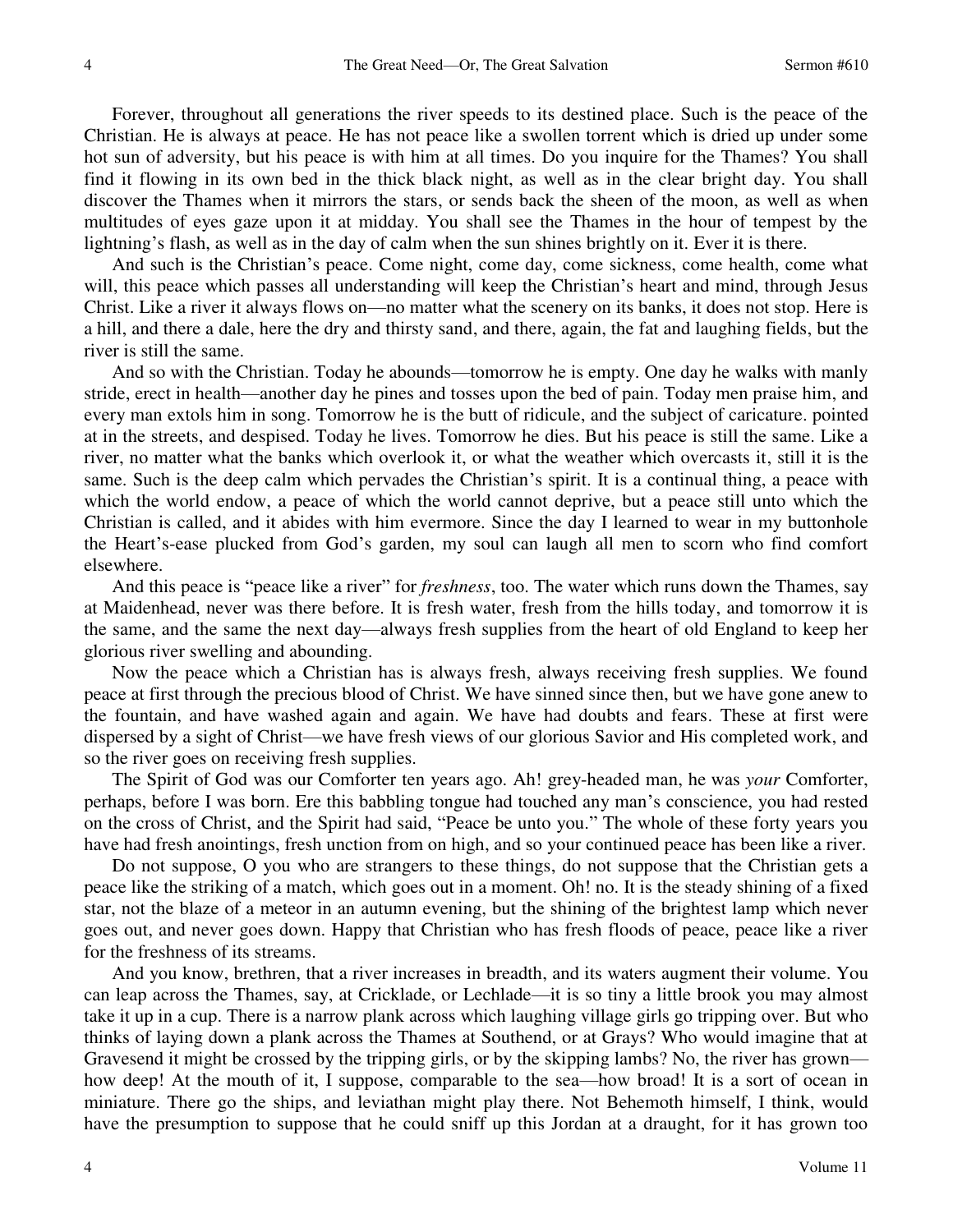great for him. Such is the Christian's peace. Pure and perfect though it is at the first, little temptations seem to mar it, and oftentimes the troubles of this life threaten to choke it. Not that they ever do.

## *"Men may come, and men may go, But it flows on forever."*

True, it seems little at the point of its rise. But be not deceived. Wait. When the Christian is ten years older, and has meandered a few more miles along the tortuous course of a gracious experience, his peace will be like a broad river. Wait twenty or thirty years, till he has traversed these rich lowlands of fellowship with Christ in His sufferings, and conformity to His death, then his peace will be like a deep river, for he shall know the peace of God which passes all understanding. And he will have cast all his care upon God, who cares for him. Thus that peace will go on increasing till it melts into the infinite peace of the beatific vision, where—

### *"Not a wave of trouble rolls Across the peaceful breast."*

Well, therefore, may our peace be likened to a river for its perpetual increase.

 Yet once more, the peace of the Christian is like a river, because of its joyful independence of man. We have heard the story of a simpleton who went to see the reputed source of the Thames, and putting his hand over the little rivulet that came trickling down the ditch, he stopped it, and said, "I wonder what they are doing at London Bridge now that I have stopped the river?" His idea was that as he had stopped its flow, all the barges were high and dry, the steamers breaking their backs on the sandbanks, and nobody knowing what consequences might ensue, because he had stopped the Thames. But who knew the difference?

 A child takes into its hand its cup of water, and blows it, and the whole surface undulates with little waves, but where are the giant lips which could blow the Thames, and cause waves upon its bosom? Steadily, pleasantly, laughingly, the river flows on, gliding beneath the majestic castle of monarchs, and sporting past the bowers of the muses, careless altogether what men of might do, or men of intellect think. A whole Parliament could not make the Thames swell with waves, and fifty Parliaments could not lessen the body of its waters. It were well, by the way, if they could preserve its streams from the pollution of those foul and putrid sewers constantly emptied into it. The rivers would be better without the interference of men. Such, then, is the Christian's peace.

I have watched this river as it broke over the stones of adversity. And when the tide of earthly comfort ran low, it has seemed as if the flow of peace were clearer and more transparent than ever. Some of you may have said, "I wonder whether such a brother will be as peaceful when he is lying on his sick bed, as he used to be when he joined our Sabbath services." You go, and you will find his peace abounds in the hour of need. Perhaps you hardly expected that another dear friend could bear the loss of his situation, and thus come down, as it were, in the world. But to your amazement he tells you how he is just beginning to learn Habakkuk's song—"Although the fig tree shall not blossom, neither shall fruit be in the vines; the labor of the olive shall fail, and the fields shall yield no meat; the flock shall be cut off from the fold, and there shall be no herd in the stalls: yet I will rejoice in the LORD, I will joy in the God of my salvation."

 The devil cannot rob us of the peace which comes from God, neither can the world take it away. O Christian, what a comfort it is for you to think that if all the powers of darkness should be in arms against you, they cannot destroy your peace which is in Christ Jesus the Lord. Only let God be with you, and your peace of mind would still be like a river. It would still be like a sea of glass, which is not to be ruffled at all. Glorious in deed and in truth is the Christian's independence. Some Christians call themselves "Independents." I believe we are all very dependent upon God, and therefore we shall never be Independents in that respect. But at the same time, every Christian is so entirely independent of man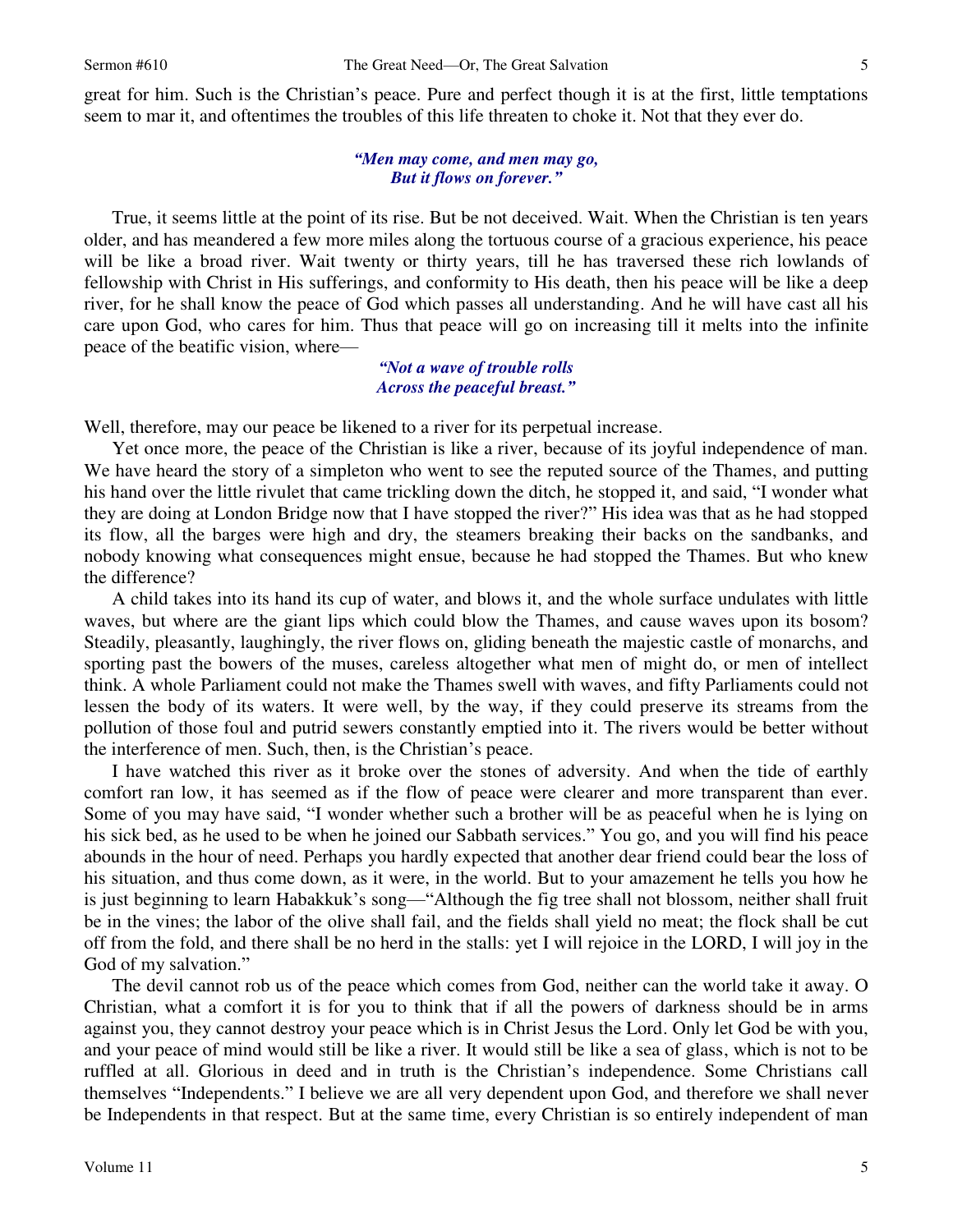when he leans upon his God, that we may every one of us be Independents. We can afford to defy the world to do its best or its worst to stay the tide of our joy when He causes our peace to flow like a river.

What would some of you give to have such a peace as this—that you could go to bed with peace, and not be afraid of sleeping your last, and wake up with peace fearing no ill. That you could go to business not afraid of evil tidings, because your heart is fixed, trusting in the Lord? What would you give to have a great lump of sunshine put into your bosom, which you might break up and sprinkle over all your days and nights? Yet such peace you shall have if you listen to God's commands.

That you have it not is our regret tonight. Alas! Alas! for you, that you have not listened to His commandment, which is, "Believe in the Lord Jesus Christ, and you shall be saved." If you had hearkened to it, then the blessing would be yours, and the sweet enjoyment thereof would tranquilize your minds while it caused a tide of pleasure to stir up every grateful emotion of your heart.

 Time flies, and I am still lingering upon the former of the two figures employed. I must pass on to notice the other figure which is used to express those good things which the sinner has missed—"YOUR RIGHTEOUSNESS AS THE WAVES OF THE SEA."

Let us pause a moment, and notice how this metaphor surpasses the previous one in dignity, if not in delicacy. Now we can all see a sort of comparison, and yet at the same time a strong contrast between the water of an inland river, and the collection of waters which make up the wide expanse of the sea. One, for the most part, is tranquil, the other always heaving and surging to and fro.

So, I suppose, as the words were originally addressed to the Jewish nation and referred to their temporal welfare, the river would represent the beauty and happiness of their own land, like the garden of Eden, watered by the river of God's pleasure, and the sea, with its waves rolling in majestically one after another in unbroken succession, would set forth that progress which is the renown of righteousness. Generation after generation would witness the rising tide of prosperity. Each chapter of their chronicles would lift its crested plume and tell of mighty acts and righteous deeds, till like the roar of the ocean, the righteousness of Israel should proclaim the name of the Lord from the river even to the ends of the earth.

Oh! what did that rebellious seed of Jacob lose by forsaking the Lord! This seems to me to be something like the meaning. But I want to apply this metaphor of the waves of the sea, like I have that of the flowing of the river, to the happiness of the believer. Look, dear friends, at this precious doctrine of the Gospel through the glass of that Old Testament symbol. The man who believes in Jesus Christ has the righteousness of Christ imputed to him, that is to say, the obedience of Christ is considered by God as his obedience. So if I believe in Christ, I am as much beloved, and as much accepted as if I had been perfect in a moral uprightness of my own. For the righteousness of Christ becomes mine. But how is this righteousness like the waves of the sea?

Well, first it is like the waves of the sea for *multitude*. You cannot count the waves of the sea, do what you will. And so is it with the righteousness of Christ, you cannot count its different forms and fashions. Let us tell you of some of these waves. I was born in sin and shaped in iniquity, but Christ is called, "that holy thing" which is born of the Virgin, and the holiness of Christ's birth takes away the unholiness of my nativity.

I have committed sins in my childhood, sins against my parents. But Jesus Christ was a child full of the Spirit, and grew in wisdom and in stature, and in favor both with God and man—so Christ's childish perfection is imputed to me and hides my childish sins. I have to mourn over sins of thought because the imaginations and thoughts of my heart are evil. But Christ can say, "Your law is my delight," and the thoughts of Christ's mind cover my thoughts.

Sins of the tongue you have all had to lament—but grace is poured into *His* lips, and the graciousness of Christ's speech covers the gracelessness of yours. You have had heart-sins, but Christ has had heart-virtues. Your heart is hard, but He could say, "Reproach has broken my heart." Your heart was cold, but His fervor was constant, till He could say, "The zeal of your house has eaten me up." Your heart was proud, high, and lofty, but Christ was humble and meek. He endured shame and spitting. You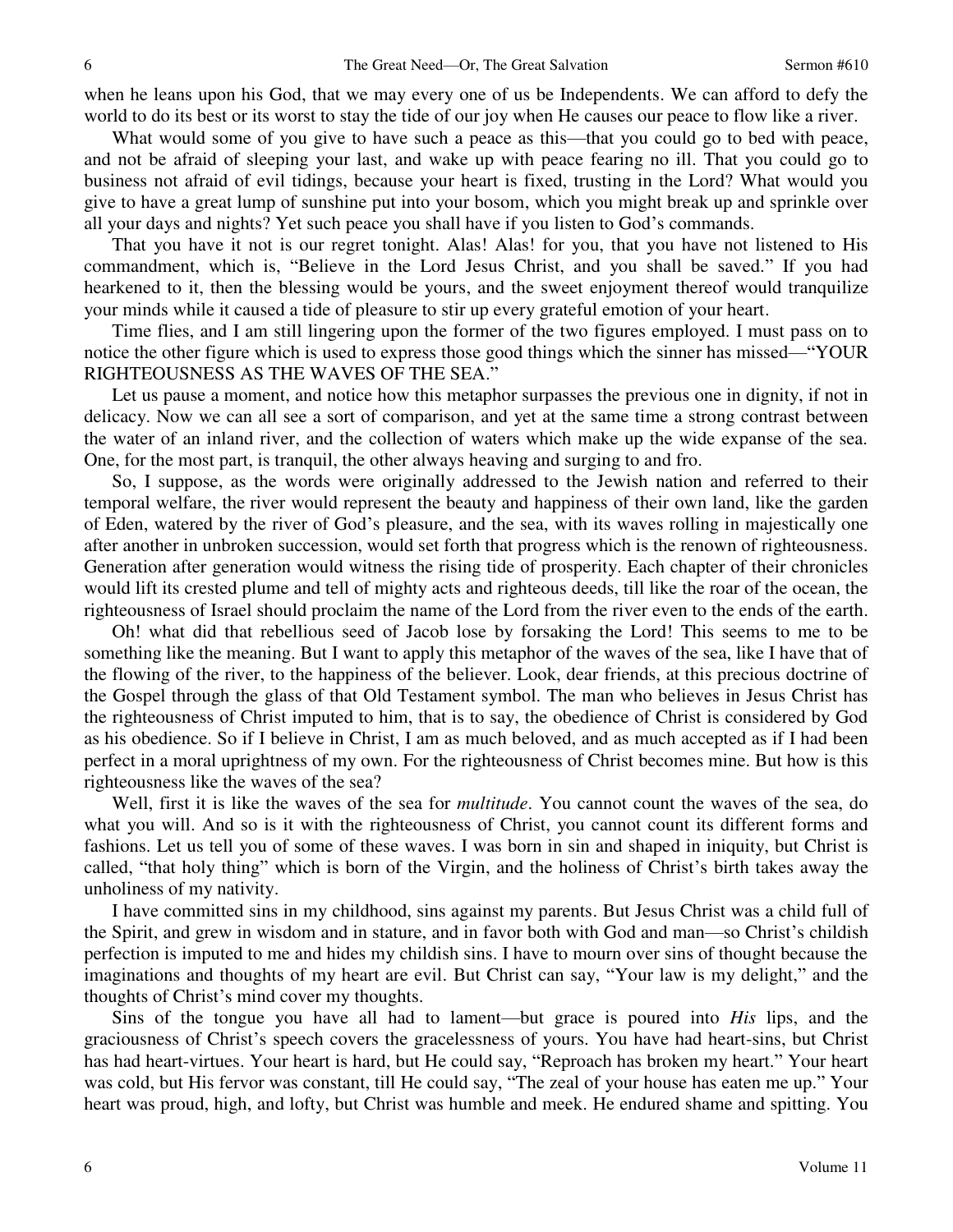7

have had sins in worship, but Christ purged the temple, and served the Father in perfection, ay, both in Spirit and in truth.

We have sins in private prayer, but the cold mountaintops witnessed the fervor of His supplications. We have sinned against our fellow men, but He loved His neighbor better than Himself. We have many sins against God, but Christ loved the Lord His God with all His heart, and it was His delight to do His Father's business.

Keep on, brethren, keep on. Let the list of your sins be long, but the list of Christ's righteousness will be longer still, for it is like the waves of the sea. What are you—a servant? Well, if you have the sins of a servant, Christ has the virtues of a servant. Are you a master? Your sins as a master are covered by Christ's righteousness as a Master. I am a minister. I feel my imperfection, but my Lord was a perfect shepherd of the flock—as He was a perfect teacher, the perfection of His teachership belongs to me, and I am covered with it.

Oh! what a righteousness is this. It is like the waves of the sea, manifold. All that the Christian can want to satisfy the claims of the divine law is found in the righteousness of Christ. There is a moral grandeur in the picture here—"righteousness like the waves of the sea."

The righteousness of our Lord Jesus Christ is also like the waves of the sea for *majesty*. What an illustration of overwhelming power! There comes the rushing wave. The tide has determined to rise to such-and-such a point—who can keep it back?

And ask now, beloved, "Who can withstand the power of Christ's righteousness? Who shall lay anything to the charge of God's elect? Whom Christ has justified, who shall condemn?" Rise, mighty tide of righteousness, rise on, for none can stay you in your course. Then it is majestic, because it is *profound*. Who can plumb the depth of the righteousness of Christ?—deep as the demands of the law, deep as the miseries of hell, deep as the thoughts of God. It is majestic, too, because of its ceaseless energy. Sit in the boat, and see the waves as they go rolling by, following each other in endless succession. Never will the sea stop—it boils like a pot.

Now, the righteousness of Christ has a *ceaseless energy.* Wave upon wave, it breaks upon the eternal shore of divine justice, fulfilling the counsels of God, while it covers all the sins of His people. Beloved, that righteousness pleads tonight for every sinner who is resting on it, and it brings to you and to me the countless mercies which we are privileged to enjoy. For majesty, then, the righteousness of Christ is like the waves of the sea.

And the analogy may be traced still further if you reflect on the *sufficiency* of the one and the other. All over the world, at low water, you will find certain muddy creeks, bays, and coves. How are all these to be covered? How will that swamp once more be made to look like a seabed? Who can do it? God can. And there is water enough in the sea to cover every cove and creek. And there is not a river which will have to say "We had no tide today."

 O careless hearer, what shall I say to you to commend this righteousness of Christ? You may be the vilest sinner out of hell, but there is enough righteousness in Christ to cover you. For every creek of sin, for every bay of blasphemy, for every cove of infamy, here is a flood which will cover them all. The high-water mark of complete salvation shall be gained by every child of God. You cannot measure the all-sufficiency of the waves of the sea, much less can you find a gauge by which to estimate the allsufficiency of the merit of Christ.

 Only once more, to make four points here, as we did in interpreting the river. The righteousness of Christ is like the waves of the sea for *origin*. Who is the father of those waves? Out of whose womb came that mighty company? Who is the joyous sire to whom these children may lift up their voices and say, "Here we are"? "God," let the torrents roar. "He has made us, and not we ourselves. The holy hands of God poured us into the channels which He had dug, and here we are, sometimes as a glass, that He may mirror His awful face in tempest, but ever His willing servants and His obedient sons."

 Now the righteousness of Christ comes not from man. No one adds a jot or tittle to it, but it is of the Lord, and the Lord alone. JEHOVAH-tsidkenu bared His mighty arm and stretched it to the work, and